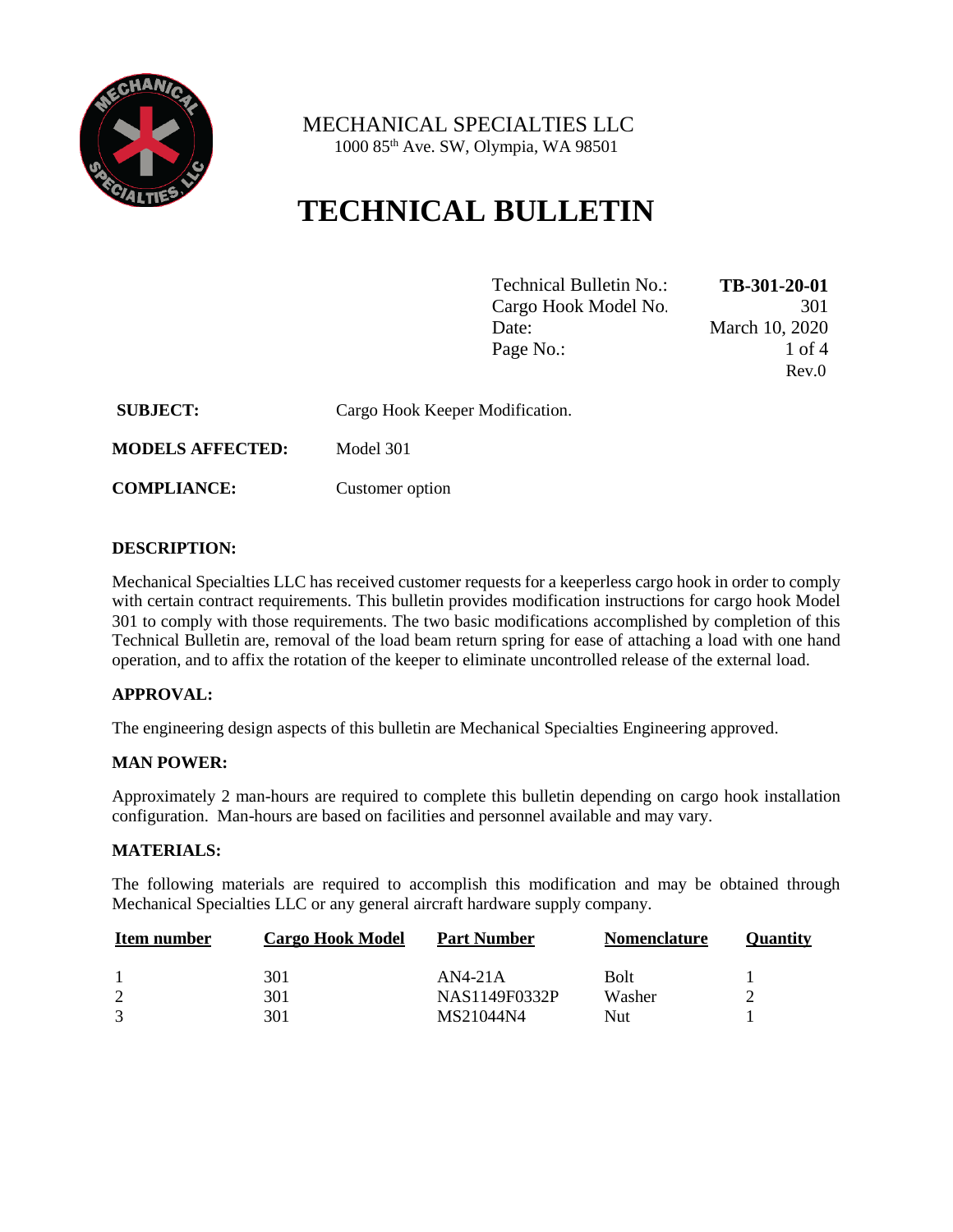# **SPECIAL TOOLS:**

None required

#### **WEIGHT AND BALANCE:**

Not affected

#### **ELECTRICAL LOAD DATA:**

Not affected

#### **REFERENCES:**

MODEL 301 MAINTENANCE AND OVERHAUL MANUAL, REV. B, or later revision.

#### **ACCOMPLISHMENT INSTRUCTIONS:**

- 1. For ease of access, it is necessary to remove the cargo hook from the guard assembly when performing this bulletin.
- 2. Remove nut, washers and bolt retaining keeper on Model 301, reference page 13, item #143. Retain hardware for re-installation.
- 3. Remove keeper assembly and keeper spring, reference page 13, items  $\#114 \& \#144$ .
- 4. Modify keeper, item #114 as follows:
	- a) Overlay the provided template (Page 4) on the side of keeper and mark location of hole to be drilled. One method to accomplish this task is to utilize an automatic center punch. Place point of punch at the center of the bolt location on the template and punch through the template thereby marking keeper for drilling.
	- b) Repeat step 'a)' on the opposite side of the keeper by utilizing the opposite side of template.
	- c) Place keeper in non-marring or soft-jaw vise, preferably in a drill press.
	- d) Utilizing a .250 bit, Drill one hole from each side of keeper at the position of the punch marks; do not drill from one side all the way through second side, as this could improperly position the bolt on assembly.
	- e) Debur holes drilled in step 'd)'.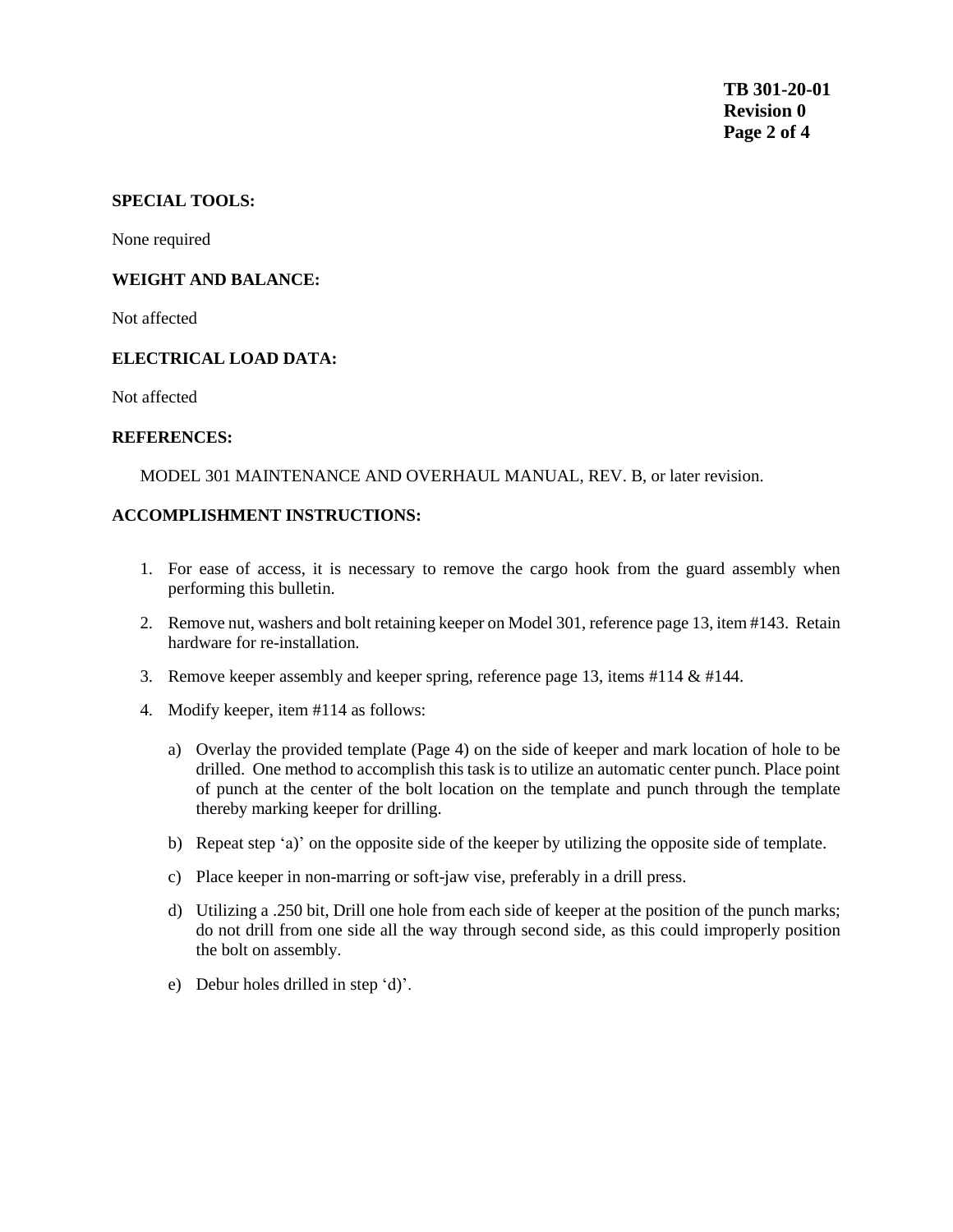**TB 301-20-01 Revision 0 Page 3 of 4**

5. Reinstall modified keeper, item #114 and keeper spring, item #144 on cargo hook assembly, reference reverse order of #5 and #4 above. Keeper mounting bolt installation and torque values as follows:

Reference page 13, item #143, install bolt with one washer under head and one under nut (AN960- 416L), install nut (MS21044N4) and torque 50-70 inch/lbs. Next, (refer to materials list), in the newly drilled hole in keeper install bolt (item 1) with washer under head and nut (item 2), install nut (item 3) and torque 50-70 inch/lbs. Check to assure keeper can no longer be rotated.

6. The load beam return spring, item #129 may be removed at user's option.

**Note: Removal of the load beam spring will allow the load beam (item #104) to remain open after release of load. However, repeated contact with the ground with load beam open could cause damage to hook components. It is advisable to leave the load beam return spring installed unless specific operations require its removal.**

7. Reinstall cargo hook assembly in the guard assembly, perform functional test of mechanical and electrical releases and check for any binding or interference from the keeper.

This modification may be carried out by any qualified aircraft mechanic. During the process, if desired, the keeper may be returned to Mechanical Specialties for modification at no charge to our customer.

# **MAINTENANCE FACILITY:**

Mechanical Specialties LLC  $1000$   $85<sup>th</sup>$  Ave SE Olympia, WA 98501

Ph. 360-273-7604 Fax 360-273-8983